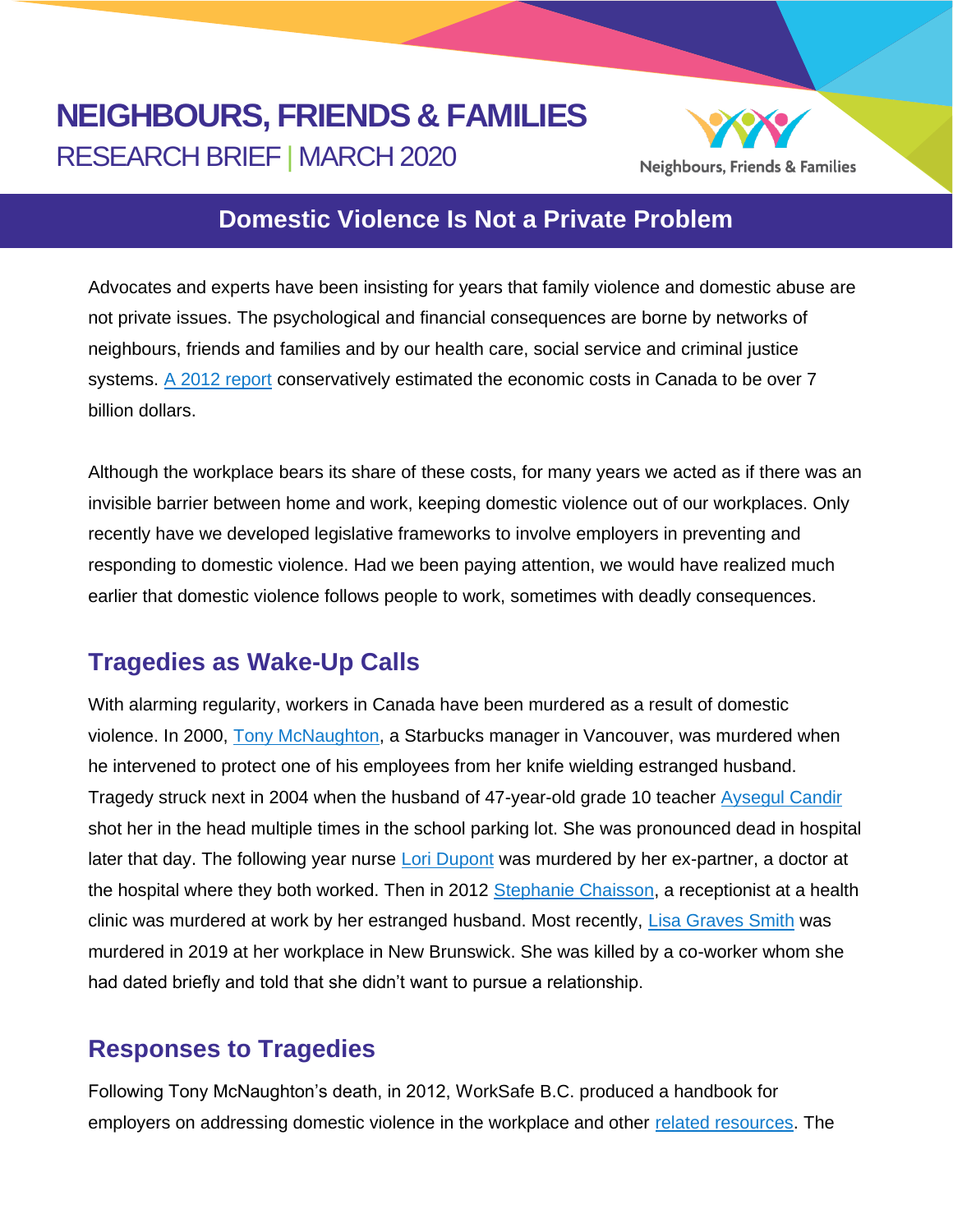province of Ontario responded to recommendations from the Coroner's Inquest into Lori Dupont's death in 2010 by making changes to the province's [Occupational Health and Safety legislation.](https://www.minkenemploymentlawyers.com/employment-law-issues/bill-168-ontarios-law-on-workplace-violence-and-harassment/) For the first time ever, domestic violence was explicitly recognized as a workplace hazard. This gave employers the responsibility to prevent and respond to domestic violence when it impacts the workplace. In other parts of the country, governments failed to provide resources or legislative frameworks and left it up to employers to determine if they needed to develop policies, training and procedures to address this problem.

#### **Evidence**

It was not until 2014, that a [national discussion](https://www.fims.uwo.ca/news/2014/results_of_national_survey_on_impact_of_domestic_violence_in_workplace_unveiled.html) about the problem opened up, when the Centre for Research & Education on Violence against Women & Children and the Canadian Labour Congress released a [report](http://makeitourbusiness.ca/sites/makeitourbusiness.ca/files/DVWork_Survey_Report_2014_EN.pdf) on the impacts of domestic violence on workers and the workplace. The results were clear; fully one third of Canadian workers have experienced domestic violence in their lifetime. For over half of them, that violence followed them to work.

In 2015, the Conference Board of Canada [released another](https://www.conferenceboard.ca/press/newsrelease/15-11-25/From_Home_to_Office_Canadian_Workplaces_Are_Stepping_Up_to_Protect_Employees_Who_Are_Victims_Of_Domestic_Violence.aspx)  [report](https://www.conferenceboard.ca/press/newsrelease/15-11-25/From_Home_to_Office_Canadian_Workplaces_Are_Stepping_Up_to_Protect_Employees_Who_Are_Victims_Of_Domestic_Violence.aspx) that was shocking to many: 71% of Canadian employers surveyed reported that they had been in a situation where they felt it was necessary to protect a victim of domestic abuse. Despite their willingness to be supportive, many employers were not trained on how to respond safely and effectively to those workers at risk, prompting the Conference Board to recommend more training and education for employers.

**82% of those who had experienced domestic violence said it negatively impacted their ability to do their job.**

**Almost 40%of those said the violence kept them from getting to work.** 

**Almost 10% said they lost their jobs because of it.**

## **Advocacy and Legislative Changes**

With evidence about the wide-reaching impacts of domestic violence on workplaces in hand, advocates and unions began lobbying governments to respond. Thanks to their efforts, every province in Canada, the North West Territories and the federal government have made changes to labour legislation to provide leave for employees who experience domestic violence. The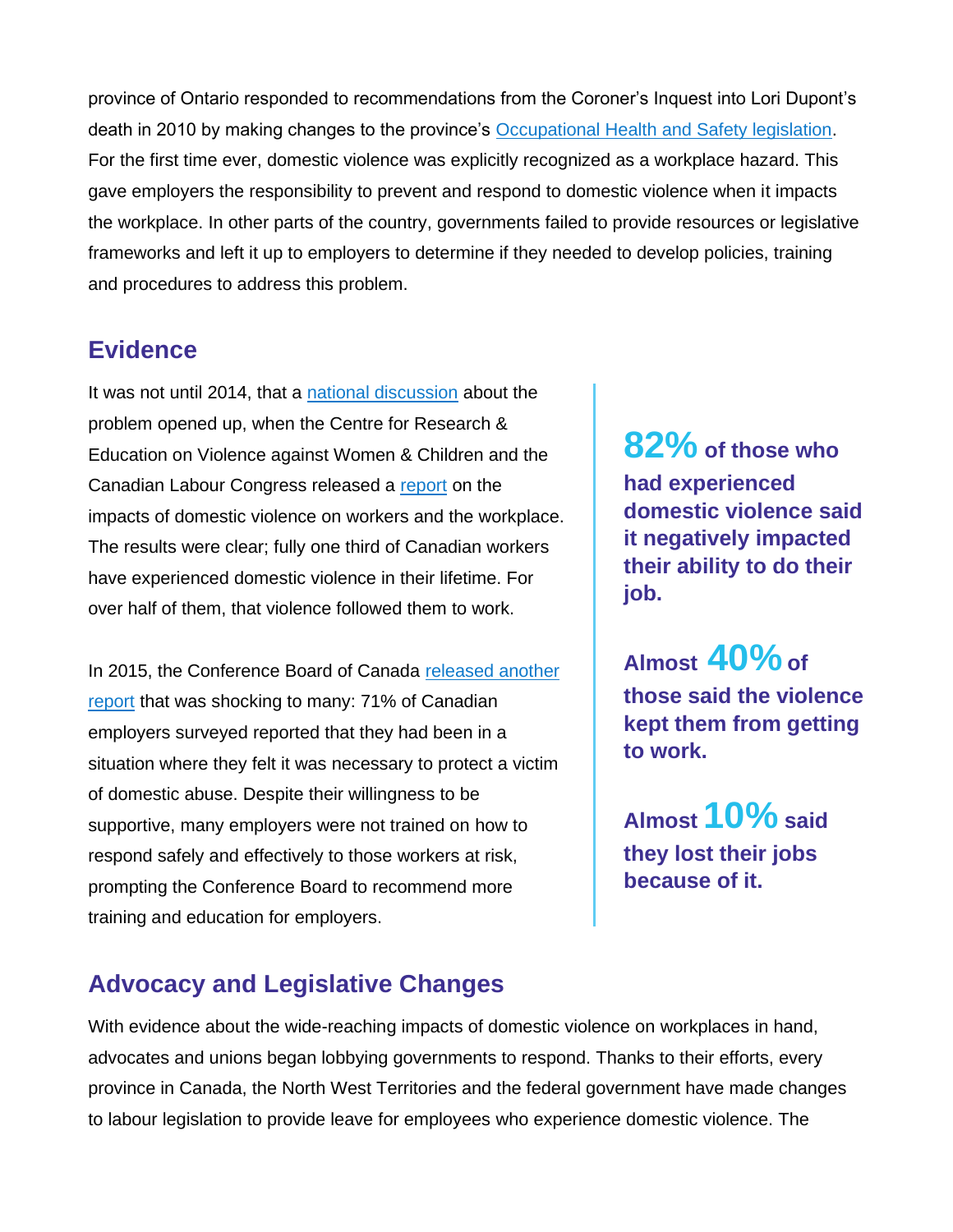specific amount of leave available to workers varies, but all jurisdictions except for Saskatchewan provide between 3 and 5 days of paid leave. Each jurisdiction provides additional days of unpaid leave. Domestic violence leave helps people experiencing violence take the time they need to seek support and, if they choose, to leave an abusive relationship. When paid leave is included, it relieves financial burdens on those who otherwise cannot afford to be missing work.

Other provinces have begun to follow Ontario's lead in naming domestic violence as a workplace hazard in Occupational Health and Safety legislation or regulations. Alberta, New Brunswick and Newfoundland have all identified domestic violence or family violence as workplace hazards and placed responsibilities on employers to mitigate the risks posed by this type of violence. The Federal Government is currently working on regulations for the Canada Labour Code that are expected to do the same.

The Canadian Labour Congress has created a map to track these legislative changes.



View Domestic Violence Legislation Comparison Map:

http://www.neighboursfriendsandfamilies.ca/sites/neighboursfriendsandfamilies.ca/files/Web\_Map\_EN .pdf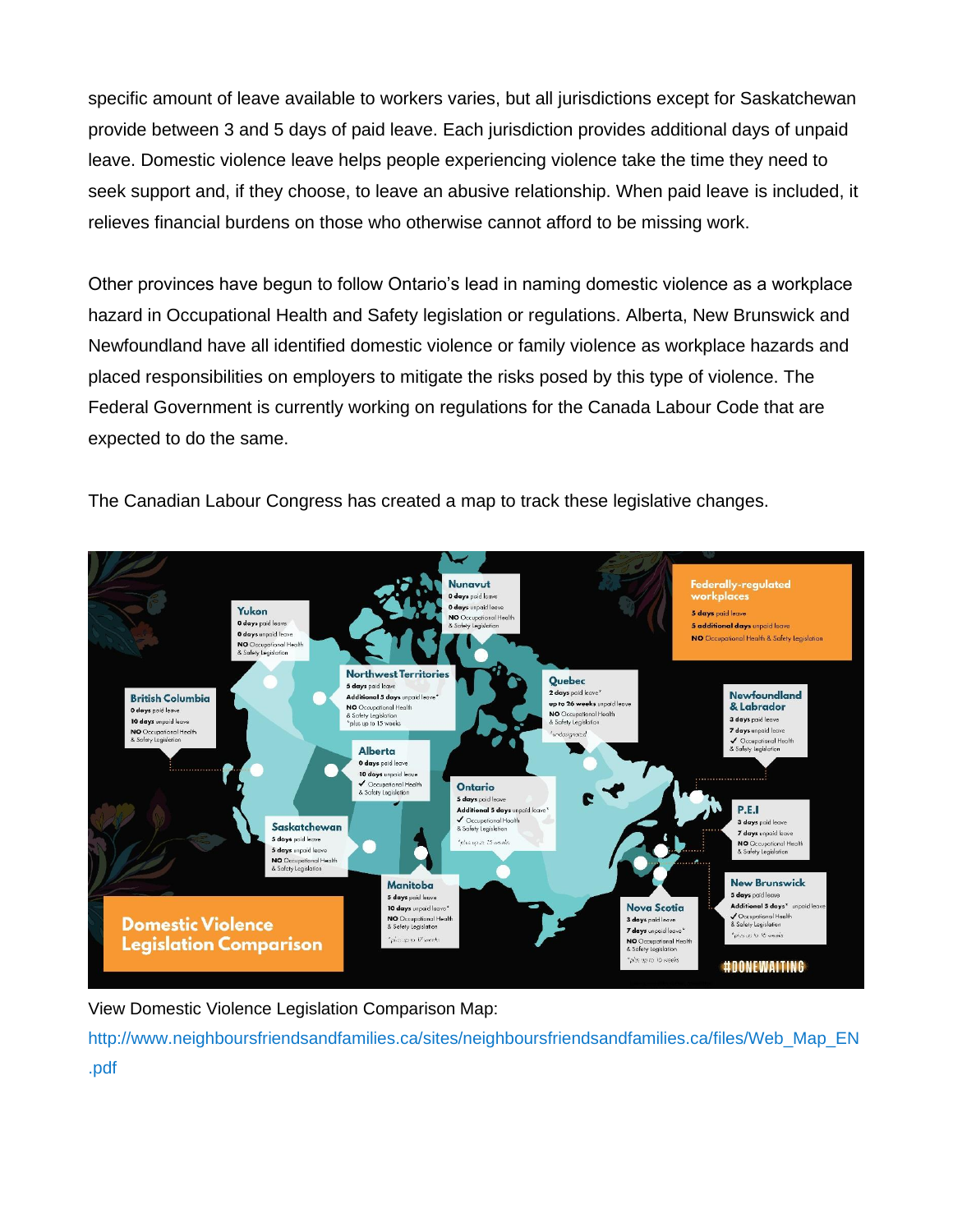To be effective, laws need to be complemented by comprehensive policies and practical measures that tackle the root causes of domestic violence. Workplace policies need to take into consideration the unique aspects of the problem. Domestic violence involves persistent behaviours and may result in a chronic pattern of crises where co-workers and management blame the victim for having brought the violence into the workplace. Because we are still fighting the perception that domestic violence is primarily a personal problem victims or co-workers may feel ambivalent or hesitant about disclosing safety concerns. This points to the critical need for workplace education programs to help supervisors and co-workers understand the dynamics of domestic violence, to recognize warning signs and signs that a situation is becoming more dangerous, and to prepare them to respond supportively to disclosures of domestic violence.

### **The Way Forward**

The past 20 years have seen extremely rapid change in the way that domestic violence is viewed by and within workplaces. The labour movement in Canada has played a [leadership role.](https://canadianlabour.ca/issues-research/domestic-violence-work/) Unions are educating their members, offering support to members when they need it and they are negotiating paid leave and other supports through collective bargaining. Domestic violence advocates are working to support employers when they need help with risk assessment and safety planning. The Centre for Research & Education on Violence Against Women and Children has developed [training for employers.](http://makeitourbusiness.ca/)

A growing [body of research](https://journals.sagepub.com/doi/full/10.1177/1524838019881746) makes it clear that workplaces have important opportunities to support victims of domestic violence, improve productivity and ensure safety for the entire workplace. They can also play a critical role in holding perpetrators of domestic violence accountable through [proactive polices.](http://dvatworknet.org/sites/dvatworknet.org/files/perpetrator_policy_template_%28final%29.pdf)

The challenge that lies ahead is where to focus efforts and how to work collaboratively to make the best possible use of opportunities to reduce domestic violence, and its impacts, in workplaces and beyond.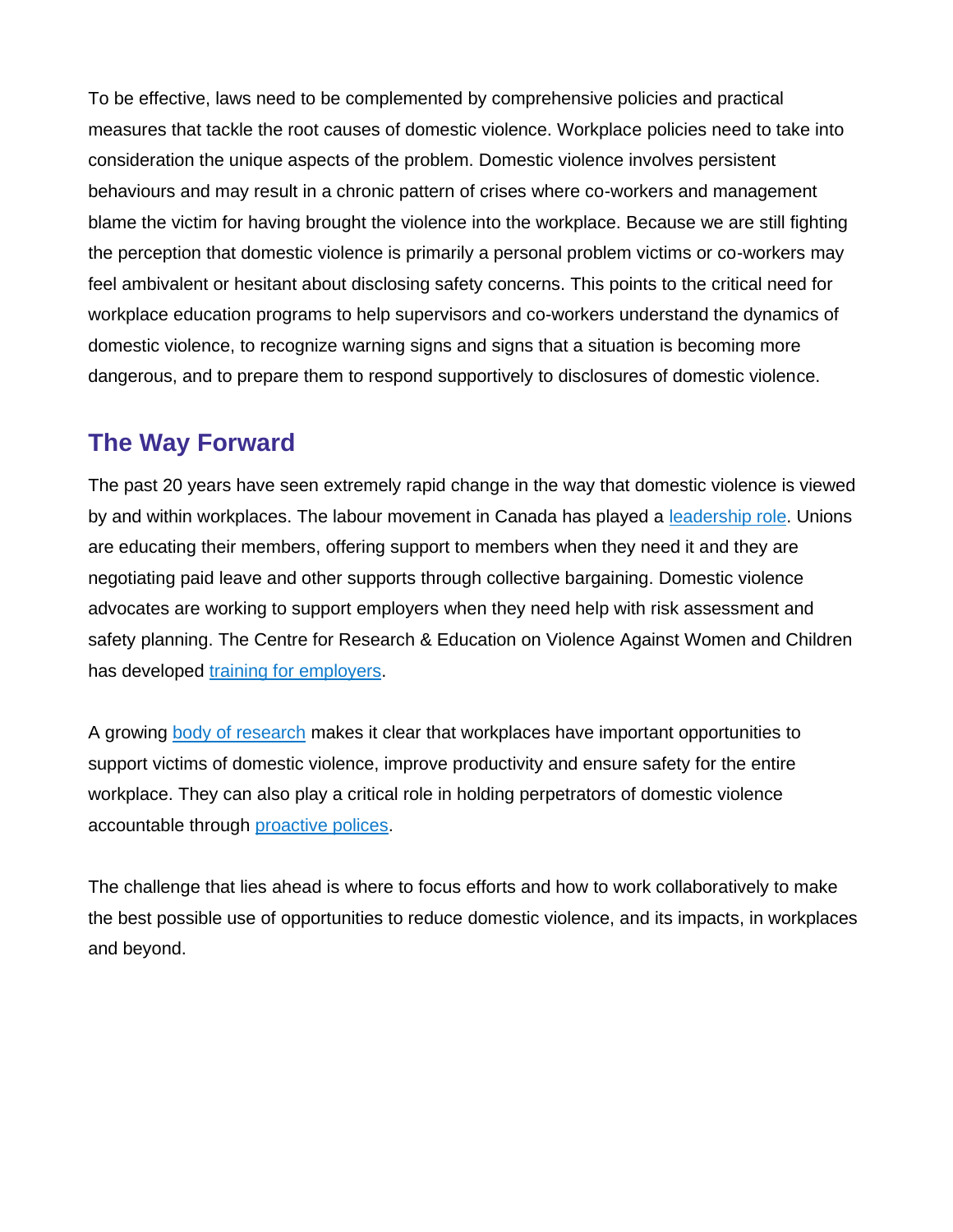## **References**

MacQuarrie, B., MacPherson, M., Olszowy, L., & Saxton, M. (2020). Domestic violence and homicide in the workplace. In Preventing Domestic Homicides (pp. 209-231). Academic Press.

[https://www.justice.gc.ca/eng/rp-pr/cj-jp/fv-vf/rr12\\_7/rr12\\_7.pdf](https://www.justice.gc.ca/eng/rp-pr/cj-jp/fv-vf/rr12_7/rr12_7.pdf)

<https://stories.starbucks.ca/en/stories/2020/starbucks-hero-tony-mcnaughton/>

<https://www.therecord.com/news-story/3073681-husband-guilty-of-murder-sentenced-to-life-in-prison>

[https://www.newswire.ca/news-releases/ontario-nurses-association-marks-10-years-since-lori-dupont-rn-murder-](https://www.newswire.ca/news-releases/ontario-nurses-association-marks-10-years-since-lori-dupont-rn-murder-546727552.html)[546727552.html](https://www.newswire.ca/news-releases/ontario-nurses-association-marks-10-years-since-lori-dupont-rn-murder-546727552.html)

<https://www.cbc.ca/news/canada/newfoundland-labrador/lori-chaffey-nurse-workplace-violence-1.4895163>

<https://www.cbc.ca/news/canada/new-brunswick/death-review-committee-nb-1.5478065>

[https://www.worksafebc.com/en/forms](https://www.worksafebc.com/en/forms-resources#sort=%40fcomputeditemdatefield343%20descending&f:topic-facet=[Health%20%26%20Safety]&f:language-facet=[English]&tags=Domestic%20Violence%7C3d59d1ed41c745479a54d9bd2bdca6c5)[resources#sort=%40fcomputeditemdatefield343%20descending&f:topic](https://www.worksafebc.com/en/forms-resources#sort=%40fcomputeditemdatefield343%20descending&f:topic-facet=[Health%20%26%20Safety]&f:language-facet=[English]&tags=Domestic%20Violence%7C3d59d1ed41c745479a54d9bd2bdca6c5)[facet=\[Health%20%26%20Safety\]&f:language](https://www.worksafebc.com/en/forms-resources#sort=%40fcomputeditemdatefield343%20descending&f:topic-facet=[Health%20%26%20Safety]&f:language-facet=[English]&tags=Domestic%20Violence%7C3d59d1ed41c745479a54d9bd2bdca6c5)[facet=\[English\]&tags=Domestic%20Violence%7C3d59d1ed41c745479a54d9bd2bdca6c5](https://www.worksafebc.com/en/forms-resources#sort=%40fcomputeditemdatefield343%20descending&f:topic-facet=[Health%20%26%20Safety]&f:language-facet=[English]&tags=Domestic%20Violence%7C3d59d1ed41c745479a54d9bd2bdca6c5)

[https://www.minkenemploymentlawyers.com/employment-law-issues/bill-168-ontarios-law-on-workplace](https://www.minkenemploymentlawyers.com/employment-law-issues/bill-168-ontarios-law-on-workplace-violence-and-harassment/)[violence-and-harassment/](https://www.minkenemploymentlawyers.com/employment-law-issues/bill-168-ontarios-law-on-workplace-violence-and-harassment/)

[https://www.fims.uwo.ca/news/2014/results\\_of\\_national\\_survey\\_on\\_impact\\_of\\_domestic\\_violence\\_in\\_work](https://www.fims.uwo.ca/news/2014/results_of_national_survey_on_impact_of_domestic_violence_in_workplace_unveiled.html) [place\\_unveiled.html](https://www.fims.uwo.ca/news/2014/results_of_national_survey_on_impact_of_domestic_violence_in_workplace_unveiled.html)

[http://makeitourbusiness.ca/sites/makeitourbusiness.ca/files/DVWork\\_Survey\\_Report\\_2014\\_EN.pdf](http://makeitourbusiness.ca/sites/makeitourbusiness.ca/files/DVWork_Survey_Report_2014_EN.pdf)

[https://www.conferenceboard.ca/press/newsrelease/15-11-](https://www.conferenceboard.ca/press/newsrelease/15-11-25/From_Home_to_Office_Canadian_Workplaces_Are_Stepping_Up_to_Protect_Employees_Who_Are_Victims_Of_Domestic_Violence.aspx) [25/From\\_Home\\_to\\_Office\\_Canadian\\_Workplaces\\_Are\\_Stepping\\_Up\\_to\\_Protect\\_Employees\\_Who\\_Are\\_Vi](https://www.conferenceboard.ca/press/newsrelease/15-11-25/From_Home_to_Office_Canadian_Workplaces_Are_Stepping_Up_to_Protect_Employees_Who_Are_Victims_Of_Domestic_Violence.aspx) [ctims\\_Of\\_Domestic\\_Violence.aspx](https://www.conferenceboard.ca/press/newsrelease/15-11-25/From_Home_to_Office_Canadian_Workplaces_Are_Stepping_Up_to_Protect_Employees_Who_Are_Victims_Of_Domestic_Violence.aspx)

<https://canadianlabour.ca/issues-research/domestic-violence-work/>

<http://makeitourbusiness.ca/>